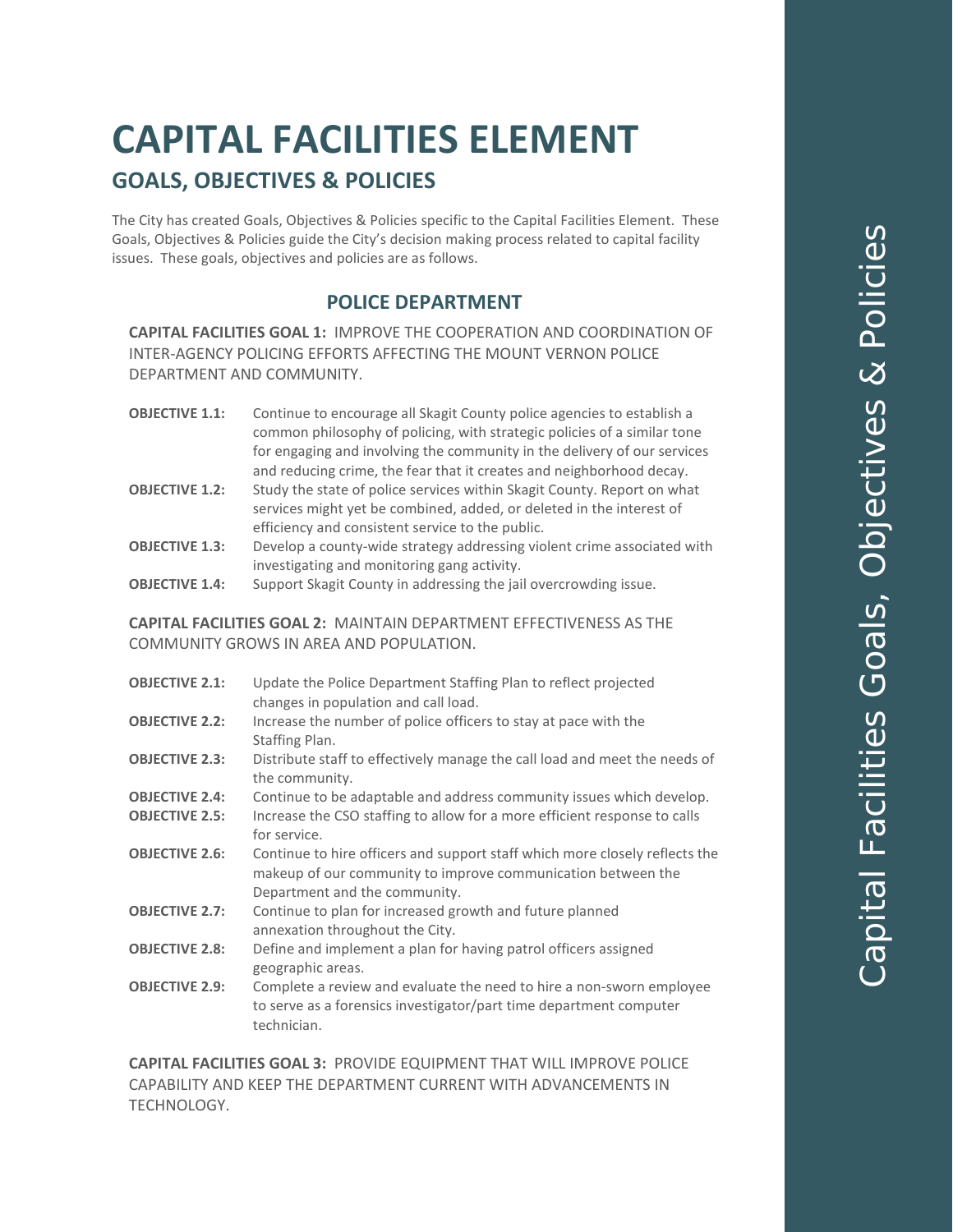| Continue to acquire updated less-lethal equipment as technology in this     |
|-----------------------------------------------------------------------------|
| area improves.                                                              |
| Efficiently acquire patrol vehicles and other police equipment as           |
| necessary.                                                                  |
| Improve officer safety with the acquisition of equipment to assist officers |
| in the performance of their duties.                                         |
| Replace the aging and outdated multi-purpose vehicle for major crime        |
| scenes, extended investigations, and high risk incidents.                   |
| Add digital capability to our radio system to promote better                |
| communication by all law enforcement agencies during emergencies.           |
| Continue to develop a community camera system that monitors streets,        |
| trails, parks, and other public areas.                                      |
| Construct an animal kennel and covered parking areas at the existing        |
| Police and Court Campus.                                                    |
|                                                                             |

**OBJECTIVE 3.1:** Continue to acquire updated less-lethal equipment as technology in this

#### **CAPITAL FACILITIES GOAL 4:** IMPROVE THE GENERAL POLICE RECORDS FUNCTION, TO INCLUDE ISSUES OF STAFFING, ACCESSIBILITY, STORAGE AND RETENTION.

| <b>OBJECTIVE 4.1:</b> | Utilizing efficient, up to date storage methods, archive police records,<br>and destroy hard copies as allowed by law and/or accreditation<br>standards.                                                                        |
|-----------------------|---------------------------------------------------------------------------------------------------------------------------------------------------------------------------------------------------------------------------------|
| <b>OBJECTIVE 4.2:</b> | Modify and implement the General Records Retention Schedule for the<br>Department.                                                                                                                                              |
| <b>OBJECTIVE 4.3:</b> | Study and determine the necessity to increase staffing in the Records<br>Division.                                                                                                                                              |
| <b>OBJECTIVE 4.4:</b> | Crime data is currently sent to Washington Association of Police Chief's<br>and Sheriff's in summary reporting process. Develop a county-wide<br>strategy to report crimes and arrest data using the NIBRS reporting<br>system. |

**CAPITAL FACILITIES GOAL 5:** DEVELOP A RELATIONSHIP BETWEEN THE DEPARTMENT AND RESIDENTS OF MOUNT VERNON THAT FOSTERS OPEN COMMUNICATION AND TRUST ON ISSUES RELATING TO COMMUNITY SAFETY AND SECURITY.

| <b>OBJECTIVE 5.1:</b> | Maintain the annual Citizen's Police Academy as a mechanism to<br>accomplish the Department's Broad Goals.                                                                                                                                             |
|-----------------------|--------------------------------------------------------------------------------------------------------------------------------------------------------------------------------------------------------------------------------------------------------|
| <b>OBJECTIVE 5.2:</b> | Steadily add neighborhoods to the Block Watch program.                                                                                                                                                                                                 |
| <b>OBJECTIVE 5.3:</b> | Utilize communications links such as the Department Web Site, e-mail, e-<br>News, TV10, radio, newspaper, and neighborhood                                                                                                                             |
|                       | newsletters/notifications to provide educational and emergency<br>information.                                                                                                                                                                         |
| <b>OBJECTIVE 5.4:</b> | Continue to attract potential police officer entry candidates through a<br>wide range of strategies and tactics.                                                                                                                                       |
| <b>OBJECTIVE 5.5:</b> | Maintain the volunteer programs managed through the Crime Prevention<br>Division which enhances our communication ability with the community,<br>provides valuable feedback, and helps us police the community.                                        |
| <b>OBJECTIVE 5.6:</b> | Continue to develop a partnership with the neighborhoods which fosters<br>two-way open communication, prevention of crime, shared<br>responsibility, and adaptability in how we address and solve community<br>issues which improves community safety. |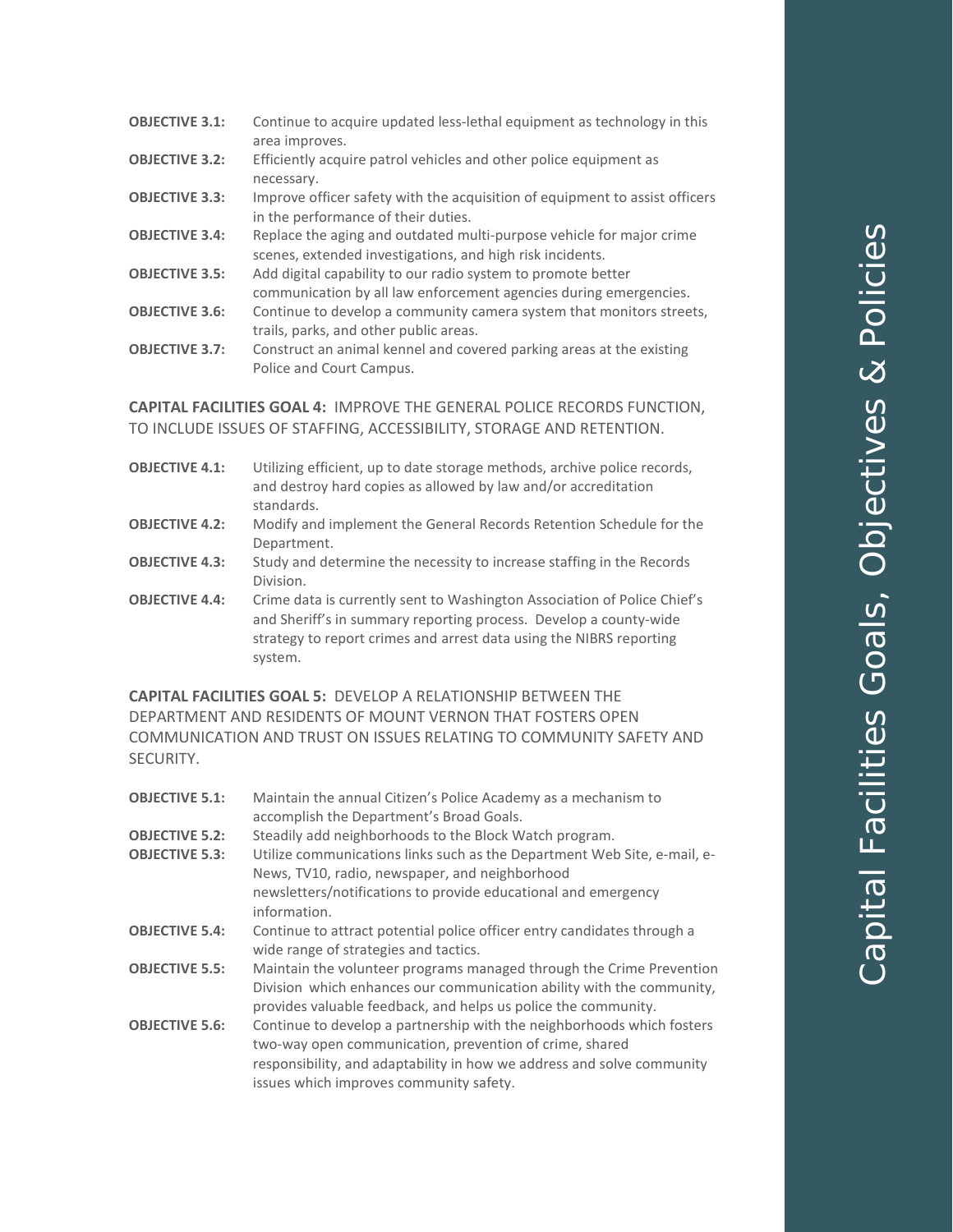### **FIRE DEPARTMENT**

**CAPITAL FACILITIES GOAL 6:** PROVIDE OUR CITIZENS WITH CONSISTENTLY RAPID, EFFECTIVE RESPONSE THAT MINIMIZES THREAT TO LIFE, ENVIRONMENT AND PROPERTY. WE WILL DO THIS WITH PROFESSIONAL STAFFING FOCUSED ON MAXIMIZING THE EFFECTIVENESS OF OUR PERSONNEL, EQUIPMENT, AND TRAINING.

**CAPITAL FACILITIES GOAL 7:** DEVELOP AND INITIATE ALTERNATIVE SERVICE DELIVERY MODELS THAT INCLUDE A "COMMUNITY PARAMEDIC" PREEMPTIVE CLIENT VISITATION PROGRAM. THIS PROGRAM WILL BE FUNDED BY OUR MEDICAL COMMUNITY.

**CAPITAL FACILITIES GOAL 8:** REDUCE / MAINTAIN OUR MINIMAL FIRE LOSS FOR BOTH RESIDENTIAL AND COMMERCIAL BUILDINGS, WITH THE ULTIMATE TARGET BEING ZERO LOSS. WE WILL DO THIS THROUGH EMPHASIS ON FIRE PREVENTION, INSPECTING OUR BUSINESSES TO THE GREATEST EXTENT POSSIBLE WITH REDUCED STAFF, AND PROVIDING RAPID, WELL-TRAINED RESPONSE FIRE CALLS.

**CAPITAL FACILITIES GOAL 9:** EXPAND OUR COOPERATIVE RESPONSE WITH BURLINGTON TO OTHER NEIGHBORING AGENCIES TO ENHANCE OUR RESPONSE CAPABILITIES REDUCING REDUNDANCY WHILE INCREASING OUR FIRE RESPONSE.

**CAPITAL FACILITIES GOAL 10:** WORK WITH THE SKAGIT VALLEY COLLEGE FIRE PROGRAM TO INTEGRATE STUDENT FIREFIGHTERS INTO OUR DEPARTMENT AS PART OF THEIR LEARNING PROCESS WHILE PROVIDING SUPPORT FUNCTIONS TO CAREER AND VOLUNTEER STAFF.

**CAPITAL FACILITIES GOAL 11:** AT THE NEXT RATING PERIOD (36 MONTHS), RESTORE THE WSRB RATING TO CLASS 4.

**CAPITAL FACILITIES GOAL 12:** ACQUIRE FUNDING FROM EMS LEVY TO SUPPORT THE INCREASING DEMAND ON OUR AMBULANCE SERVICES.

#### **LIBRARY**

**CAPITAL FACILITIES GOAL 13:** INCREASE THE PUBLIC'S AWARENESS OF LIBRARY RESOURCES AND SERVICES.

**CAPITAL FACILITIES GOAL 14:** UPHOLD THE PRINCIPLES OF INTELLECTUAL FREEDOM AND THE PUBLIC'S RIGHT TO KNOW BY PROVIDING CITIZENS OF ALL AGES WITH ACCESS AND GUIDANCE TO INFORMATION AND COLLECTIONS THAT REFLECT ALL POINTS OF VIEW.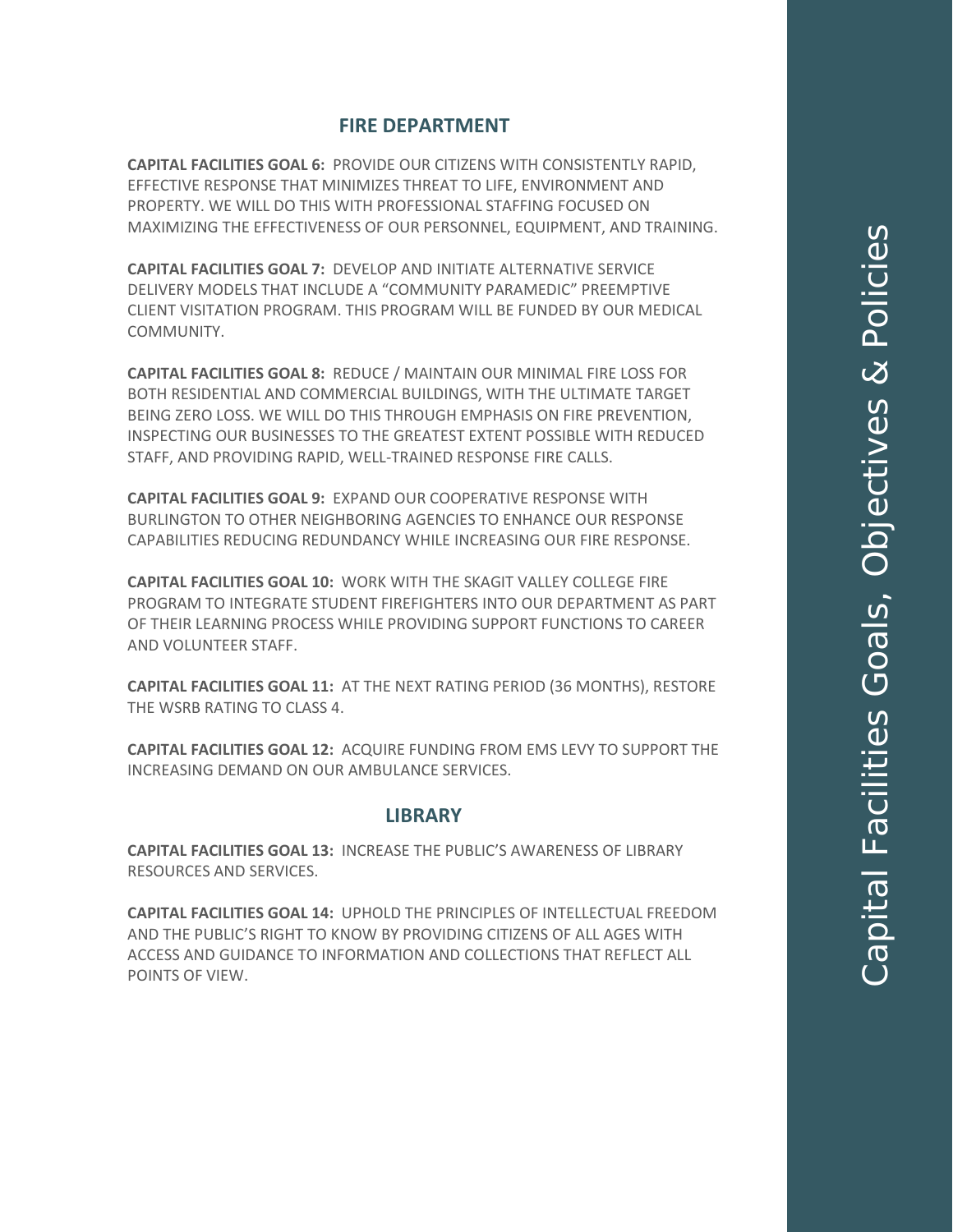**CAPITAL FACILITIES GOAL 15:** FORM PARTNERSHIPS WITH REGIONAL AND NATIONAL ORGANIZATIONS IN ORDER TO PROVIDE ACCESS TO THE WIDEST POSSIBLE RANGE OF INFORMATION RESOURCES.

**CAPITAL FACILITIES GOAL 16:** INCREASE CURRENT FUNDING BY STRONGLY PURSUING A BROAD RANGE OF OPTIONS, INCLUDING GRANTS, DONATIONS AND SCHOLARSHIPS.

**CAPITAL FACILITIES GOAL 17:** CONTINUE PROVIDING HIGH QUALITY PROGRAMMING THAT PROMOTES READING AND LIFELONG LEARNING, AND PROVIDES LEISURE ENTERTAINMENT.

**CAPITAL FACILITIES GOAL 18:** DEVELOP SPECIALIZED SERVICES THAT ADDRESS COMMUNITY NEEDS AND ARE RESPONSIVE TO CHANGING DEMOGRAPHICS.

**CAPITAL FACILITIES GOAL 19:** SELECT, TRAIN AND RETAIN STAFF WHO ARE DEDICATED TO SERVING THE NEEDS OF ALL CURRENT AND POTENTIAL CUSTOMERS.

**CAPITAL FACILITIES GOAL 20:** UTILIZE TECHNOLOGY TO PROVIDE EFFICIENCIES THAT ENHANCE CUSTOMER SERVICE.

**CAPITAL FACILITIES GOAL 21:** CONTINUE WORKING TOWARD THE FUNDING, DESIGN AND CONSTRUCTION OF A NEW LIBRARY FACILITY THAT WILL BETTER MEET THE NEEDS OF A GROWING POPULATION.

#### **GENERAL FACILITIES**

**CAPITAL FACILITIES GOAL 22:** PROVIDE HEALTHY AND SAFE WORK ENVIRONMENTS FOR EMPLOYEES AND CITIZENS OF MOUNT VERNON.

**CAPITAL FACILITIES GOAL 23:** PERFORM REQUIRED MAINTENANCE ON BUILDINGS BOTH SCHEDULED AND UNSCHEDULED.

**CAPITAL FACILITIES GOAL 24:** IMPLEMENT ENERGY CONSERVATION MEASURES THROUGHOUT ALL CITY OF MOUNT VERNON MAINTAINED BUILDINGS. RESPOND TO COMPLAINTS AND MAINTENANCE ISSUES IN A TIMELY MANNER.

**CAPITAL FACILITIES GOAL 25:** CONTINUE TO PLAN AND IMPLEMENT NEW IDEAS AND MEASURES FOR ALL CITY FACILITIES.

**CAPITAL FACILITIES GOAL 26:** CONTINUE TO WORK TOWARDS A PROACTIVE APPROACH THEN A REACTIVE ONE.

**CAPITAL FACILITIES GOAL 27:** PROVIDE WELL TRAINED STAFF TO MONITOR AND MAINTAIN CITY FACILITIES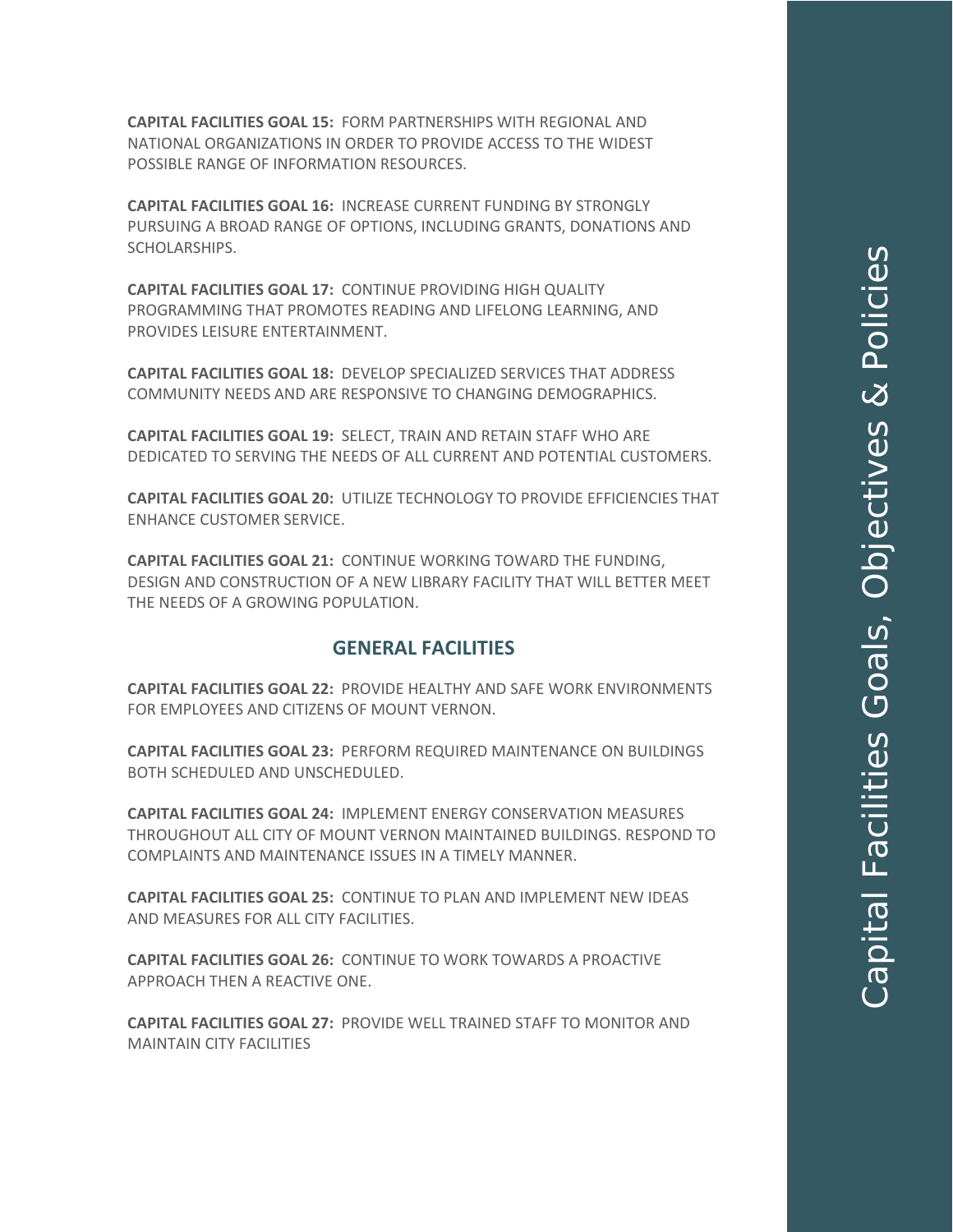### **SOLID WASTE**

**CAPITAL FACILITIES GOAL 28:** PROVIDE FOR THE SOLID WASTE, RECYCLE, AND YARD WASTE DISPOSAL NEEDS OF MOUNT VERNON CITIZENS.

**CAPITAL FACILITIES GOAL 29:** WORK CLOSELY WITH OTHER DEPARTMENTS, ORGANIZATIONS, AND JURISDICTIONS PROVIDING QUALITY SOLID WASTE DISPOSAL SERVICES.

**CAPITAL FACILITIES GOAL 30:** WORK CLOSELY WITH SKAGIT COUNTY REGARDING ANY ISSUE AFFECTING THEIR SOLID WASTE DISPOSAL RATE.

**CAPITAL FACILITIES GOAL 31:** ENHANCE THE PUBLIC'S UNDERSTANDING OF SOLID WASTE DISPOSAL REQUIREMENTS AND ISSUES.

**CAPITAL FACILITIES GOAL 32:** CONSISTENTLY PROVIDE A SOLID WASTE UTILITY THAT IS EFFICIENTLY ADMINISTERED AND MAINTAINED.

**CAPITAL FACILITIES GOAL 33:** IMPLEMENT EFFICIENT COLLECTION SYSTEMS TO ADDRESS BOTH RESIDENTIAL AND COMMERCIAL GROWTH.

**CAPITAL FACILITIES GOAL 34:** WITH THE DEVELOPMENT OF OUR MISSION STATEMENT AND GOALS, WE CONTINUE TO MAINTAIN A CLEAR UNDERSTANDING OF OUR RESPONSIBILITIES TO THE COMMUNITY.

# **WASTEWATER**

**CAPITAL FACILITIES GOAL 35:** PROVIDE AND MAINTAIN A SANITARY SEWER COLLECTION SYSTEM THAT IS CONSISTENT WITH THE PUBLIC HEALTH AND WATER QUALITY OBJECTIVES OF THE STATE OF WASHINGTON AND THE CITY OF MOUNT VERNON.

**OBJECTIVE 35.1:** Ensure that the sanitary sewer system is adequate to meet the demands of the community.

| Policy 35.1.1: | Adequate sewer service capacity should be assured prior to     |
|----------------|----------------------------------------------------------------|
|                | the approval of any new development application.               |
| Policy 35.1.2: | Seek broad funding for sanitary sewer services and facilities. |
| Policy 35.1.3: | Development should be conditioned on the orderly and           |
|                | timely provision of sanitary sewers.                           |
| Policy 35.1.4: | Actively encourage all residents within the City to connect    |
|                | to public sewer.                                               |

**CAPITAL FACILITIES GOAL 36:** CONTINUE TO MAINTAIN COMPLIANCE WITH OUR NPDES (NATIONAL POLLUTANT DISCHARGE ELIMINATION SYSTEM) PERMIT.

**CAPITAL FACILITIES GOAL 37:** CONTINUE FINE TUNING THE OPERATION AND MAINTENANCE OF THE WASTEWATER TREATMENT PLANT TO INCREASE EFFICIENCY OF OUR TREATMENT PLANT PROCESS.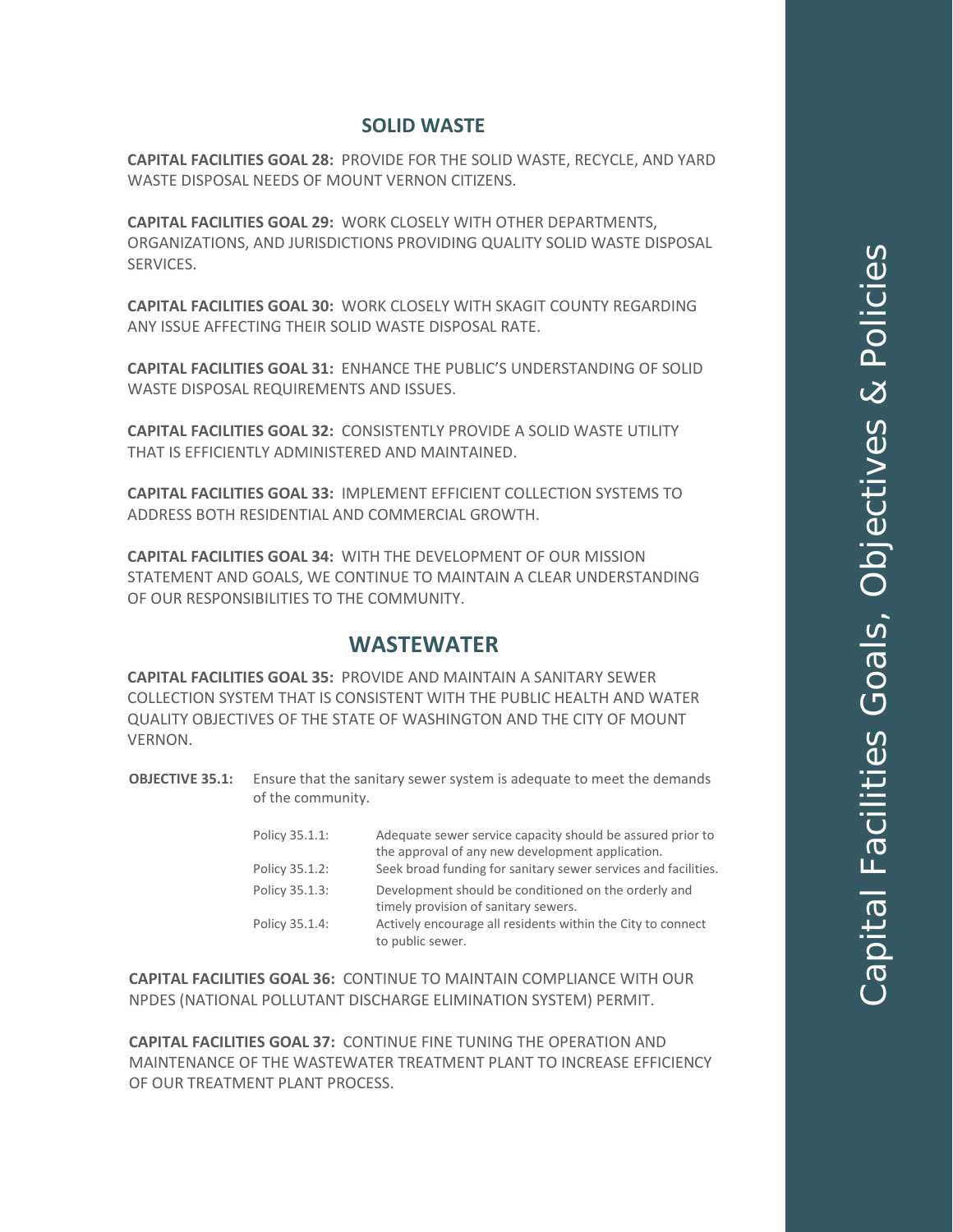**CAPITAL FACILITIES GOAL 38:** CONTINUE EFFORTS IN CONVERTING SANITARY AND STORM PUMP STATIONS TO FIBER OPTIC COMMUNICATIONS.

#### **SURFACE WATER**

**CAPITA FACILITIES GOAL 39:** PROVIDE, MAINTAIN AND UPGRADE SURFACE WATER MANAGEMENT SYSTEMS TO MINIMIZE IMPACTS ON NATURAL SYSTEMS AND TO PROTECT THE PUBLIC, PROPERTY, SURFACE WATER BODIES, AND GROUNDWATER FROM CHANGES IN THE QUANTITY AND QUALITY OF STORMWATER RUNOFF DUE TO LAND USE CHANGES.

**OBJECTIVE 39.1:** Provide storm drainage collection and discharge systems that protect public and private property and the natural environment. Ensure that existing and future stormwater systems are properly operated and maintained.

| Policy 39.1.1: | Design storm drainage systems to minimize potential erosion<br>and sedimentation problems, and to preserve natural drainage<br>systems including rivers, streams, flood plains, lakes, ponds and<br>wetlands. |
|----------------|---------------------------------------------------------------------------------------------------------------------------------------------------------------------------------------------------------------|
| Policy 39.1.2: | Seek broad funding for stormwater system improvements.                                                                                                                                                        |
| Policy 39.1.3: | Promote and support public education and involvement                                                                                                                                                          |
|                | programs that address surface water management issues.                                                                                                                                                        |
| Policy 39.1.4: | Storm and surface water management programs should be<br>coordinated with adjacent local and regional jurisdictions.                                                                                          |

**CAPITAL FACILITIES GOAL 40:** CONTINUE TO BUILD THE SURFACE WATER CIP PROGRAM CONSISTENT WITH THE COMPREHENSIVE SURFACE WATER MANAGEMENT PLAN. DEVELOP SURFACE WATER MANAGEMENT PROGRAMS AND STANDARDS TO ACHIEVE FULL COMPLIANCE WITH FEDERAL, STATE, AND LOCAL WATER QUALITY REGULATIONS. CONTINUE TO WORK ON THE RESTORATION OF THE STORM SEWER SYSTEMS AS PART OF THE "STORM SYSTEM RESTORATION PROGRAM".

#### **NON-CITY OWNED FACILITIES**

**CAPITAL FACILITY GOAL 41:** FACILITATE THE DEVELOPMENT AND MAINTENANCE OF ALL UTILITIES AT THE APPROPRIATE LEVELS OF SERVICE TO ACCOMMODATE THE GROWTH THAT IS ANTICIPATED.

- **OBJECTIVE 41.1:** Provide an adequate level of public utilities to respond to and be consistent with existing and planned land uses within the City.
	- Policy 41.1.1: Promote the co-location of new public and private utility distribution lines with planned or existing systems that are both above and below ground in joint trenches and/or right-of-way where environmentally, technically, economically and legally feasible. The City understands that some utilities may have unique safety and maintenance requirements which limit their inclusion in joint use corridors.
		- Policy 41.1.2: Whenever a street replacement or repavement occurs the City shall coordinate with all utilities to ensure that any utility replacement or extension occurs before the street repaving or construction occurs. A five (5) year moratorium on street cuts